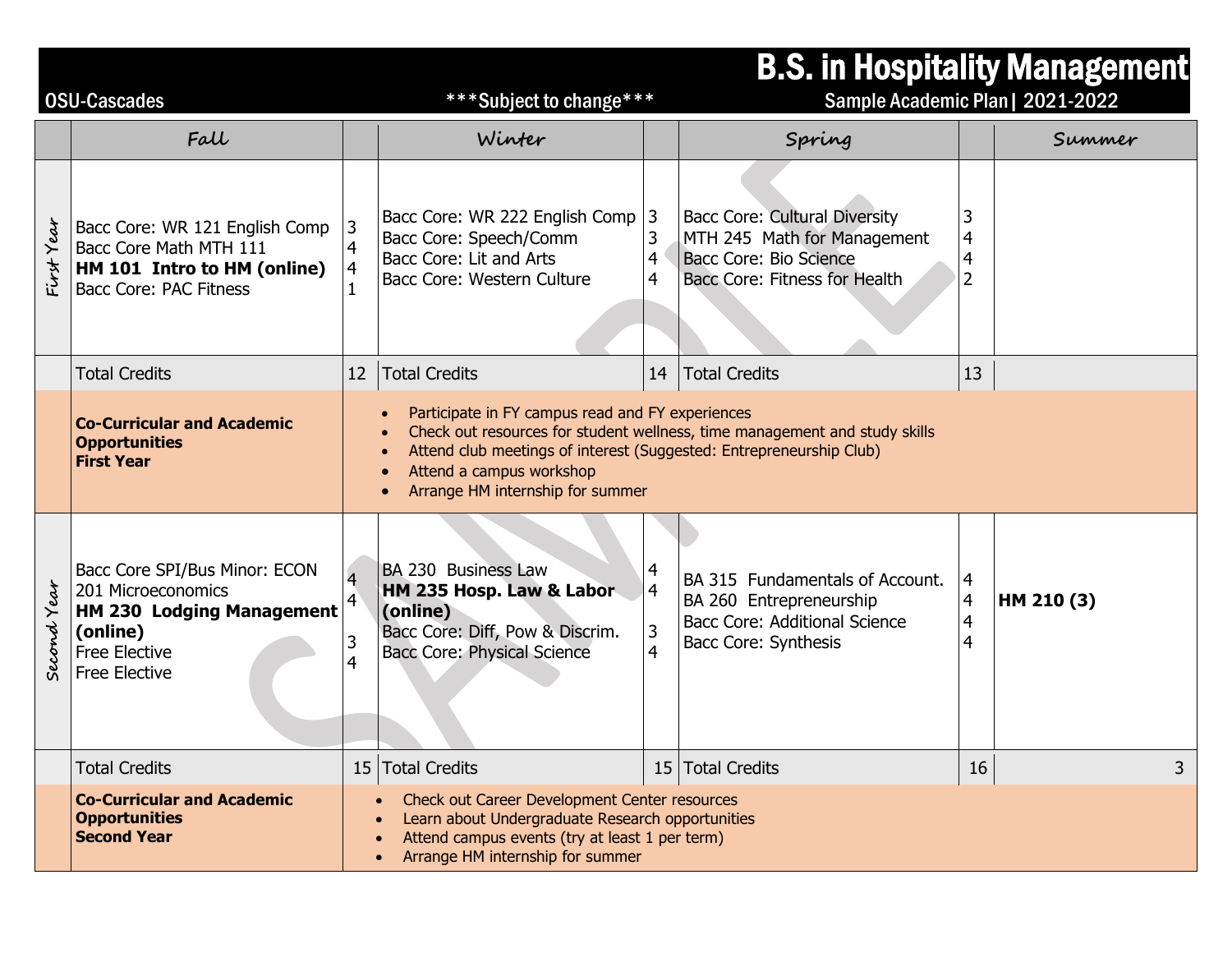|               |                                                                                                                                                                                                                 | Research study abroad opportunities and integrate into academic plan if interested<br>Continue with club participation; consider taking a leadership role                                                                                                                                                  |                                                                                                                                    |                                                    |                                                                                                                                                                                     |                  |            |  |  |
|---------------|-----------------------------------------------------------------------------------------------------------------------------------------------------------------------------------------------------------------|------------------------------------------------------------------------------------------------------------------------------------------------------------------------------------------------------------------------------------------------------------------------------------------------------------|------------------------------------------------------------------------------------------------------------------------------------|----------------------------------------------------|-------------------------------------------------------------------------------------------------------------------------------------------------------------------------------------|------------------|------------|--|--|
|               |                                                                                                                                                                                                                 |                                                                                                                                                                                                                                                                                                            |                                                                                                                                    |                                                    |                                                                                                                                                                                     |                  |            |  |  |
| Year<br>Third | <b>BA 390 Marketing</b><br>BA 352 Indiv & Team Perform<br>HM 320 Serv. Automation &<br>Tech (online) E.Y.O.<br><b>HM 325 Major Elective:</b><br><b>Marketing &amp; Reputation</b><br><b>Management (online)</b> | 4<br>$\overline{4}$<br>$\overline{4}$<br>4                                                                                                                                                                                                                                                                 | BA 314 (online) Sus. Bus. Oper.<br><b>Free Elective</b><br><b>HM 340 Major Elective</b><br>(online) E.O.Y.<br><b>Free Elective</b> | 4<br>$\overline{4}$<br>4<br>$\overline{3}$         | BA 360 Intro Finan. Management<br>Free Elective/Opt. Specialization<br>HM 321 Hosp. Tech Lab<br>(online)<br>HM 460 Major Elect. Hosp.<br>Invest. & Asset Manage.<br>(online) E.O.Y. | 4<br>4<br>4<br>4 | HM 310 (3) |  |  |
|               | <b>Total Credits</b>                                                                                                                                                                                            | 16                                                                                                                                                                                                                                                                                                         | <b>Total Credits</b>                                                                                                               | 15                                                 | <b>Total Credits</b>                                                                                                                                                                | 16               | 3          |  |  |
|               | <b>Co-Curricular and Academic</b><br><b>Opportunities</b><br><b>Third Year</b>                                                                                                                                  | Continue to work with Career Development Center to determine career or graduate school goals.<br>Plan your experiential education experiences: leadership, volunteer, research, writing<br>Research grad schools and prep application process<br>Arrange HM internship for summer                          |                                                                                                                                    |                                                    |                                                                                                                                                                                     |                  |            |  |  |
| Fourth Year   | <b>HM 430 Service Management</b><br>(Online)<br>Free Elective/Opt. Specialization<br>Bacc Core: Synthesis/Major reg -<br><b>SUS 350</b><br>Free Elective                                                        | $\overline{4}$<br>$\overline{4}$<br>4<br>4                                                                                                                                                                                                                                                                 | Free Elective/Opt. Specialization<br><b>Free Elective</b><br><b>HM 425 Advanced Restaurant</b><br><b>Management (online)</b>       | $\overline{4}$<br>$\overline{4}$<br>$\overline{4}$ | HM 470 Advanced Hosp. (WIC)<br>(online)<br><b>HM 420 Revenue Management</b><br>& Pricing (online) E.O.Y.<br>HM 410 (3)                                                              | 4<br>4<br>3      |            |  |  |
|               | <b>Total Credits</b>                                                                                                                                                                                            | 16 <sup>1</sup>                                                                                                                                                                                                                                                                                            | <b>Total Credits</b>                                                                                                               |                                                    | 12 Total Credits                                                                                                                                                                    | 14               |            |  |  |
|               | <b>Co-Curricular and Academic</b><br><b>Opportunities</b><br><b>Fourth Year</b>                                                                                                                                 | Apply to grad school by deadlines (if applicable)<br>Begin post grad job search, develop resume, continue connecting with Career Development Center<br>Apply for graduation 3 terms before your graduating term (term you finish your courses)<br>Plan for Commencement Ceremony and celebrations in June! |                                                                                                                                    |                                                    |                                                                                                                                                                                     |                  |            |  |  |